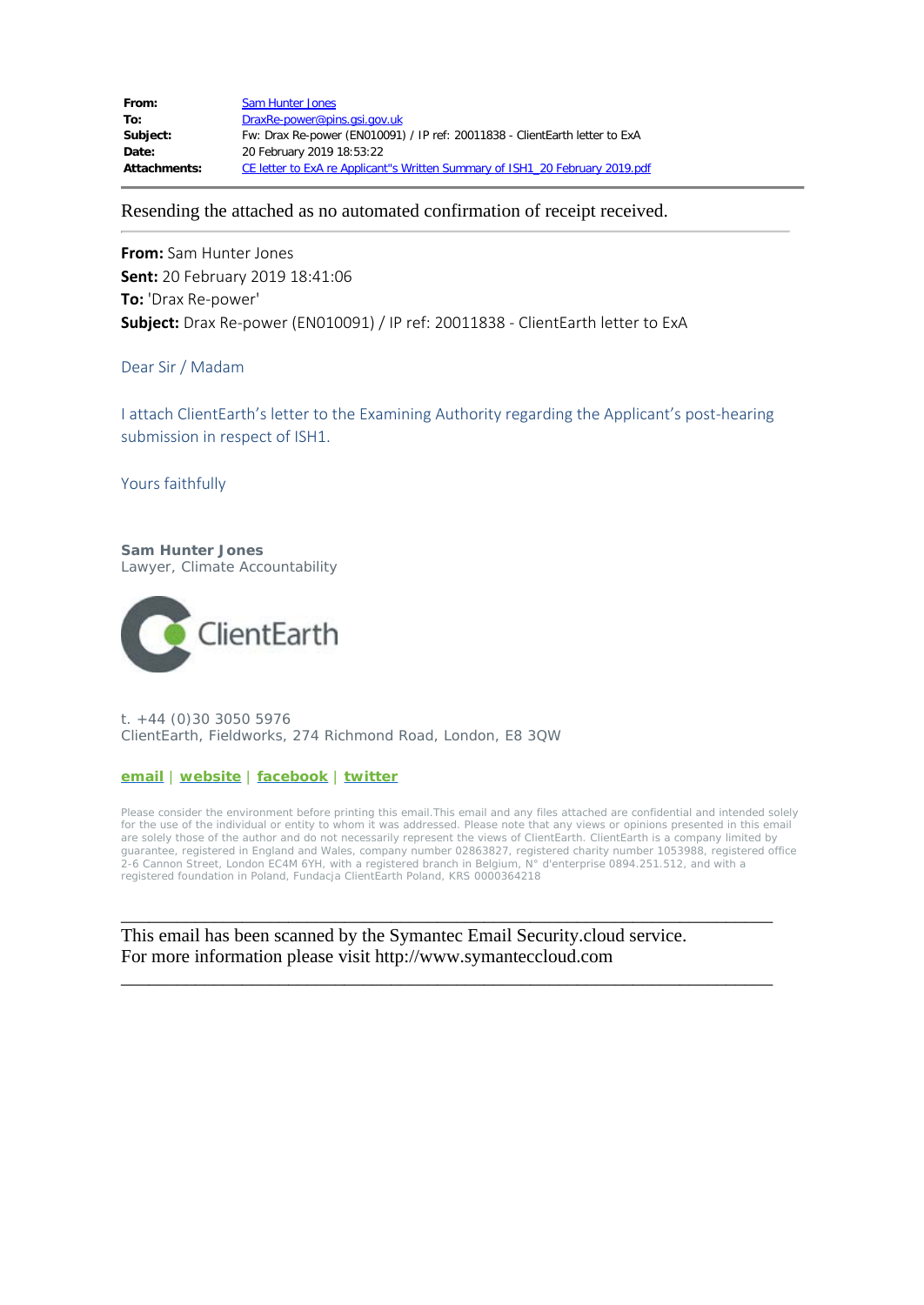

Examining Authority in respect of Drax Re-power (EN010091) National Infrastructure Planning Temple Quay House 2 The Square Bristol BS1 6PN

274 Richmond Road London E8 3QW United Kingdom +44 (0)20 7749 5970 / tel +44 (0)20 7729 4568 / fax

info@clientearth.org www.clientearth.org

20 February 2019

By email

Dear Sir / Madam

## Drax Re-power (EN010091) / IP ref: 20011838

We refer to our letter of 9 January 2019 and to Pinsent Masons' letter dated 17 January 2019 regarding the 'Written Summary of the Applicant's Oral Case put at ISH1' submitted by the Applicant at Deadline 4 in the above-referenced examination.

Pinson Masons' letter goes some way to addressing ClientEarth's concerns regarding the Applicant's 'Written Summary'. In particular, the letter clarifies on the record that the summary: (i) includes additional points to those advanced by the Applicant and its representatives at the hearing, without identifying them as such; (ii) does not record other participants' related submissions in equivalent detail or at all; and (iii) is not intended to be an objective record of any part of the hearing.

It is of course permissible for the Applicant to include in a post-hearing submission statements and arguments that were not made at the hearing in question and to omit oral submissions that it or others made. However, it is unclear why the Applicant chose here to present such content in the form of objective minutes.

To assist the Examining Authority in understanding the type of unidentified additional content that the Applicant has included in the document, we have provided some examples below:

- Paragraph 3.76 includes a lengthy statement about the reasonableness of the Applicant's baseline scenario that is attributed to Mr Peet (the Applicant's Climate and Carbon consultant), but which Mr Peet did not make.
- Paragraph 3.41 includes various statements regarding grid system services such as frequency response and voltage control that are attributed to Mr Baybut (Environment and Governance Section Head at Drax Power Limited), but which Mr Baybut did not make.